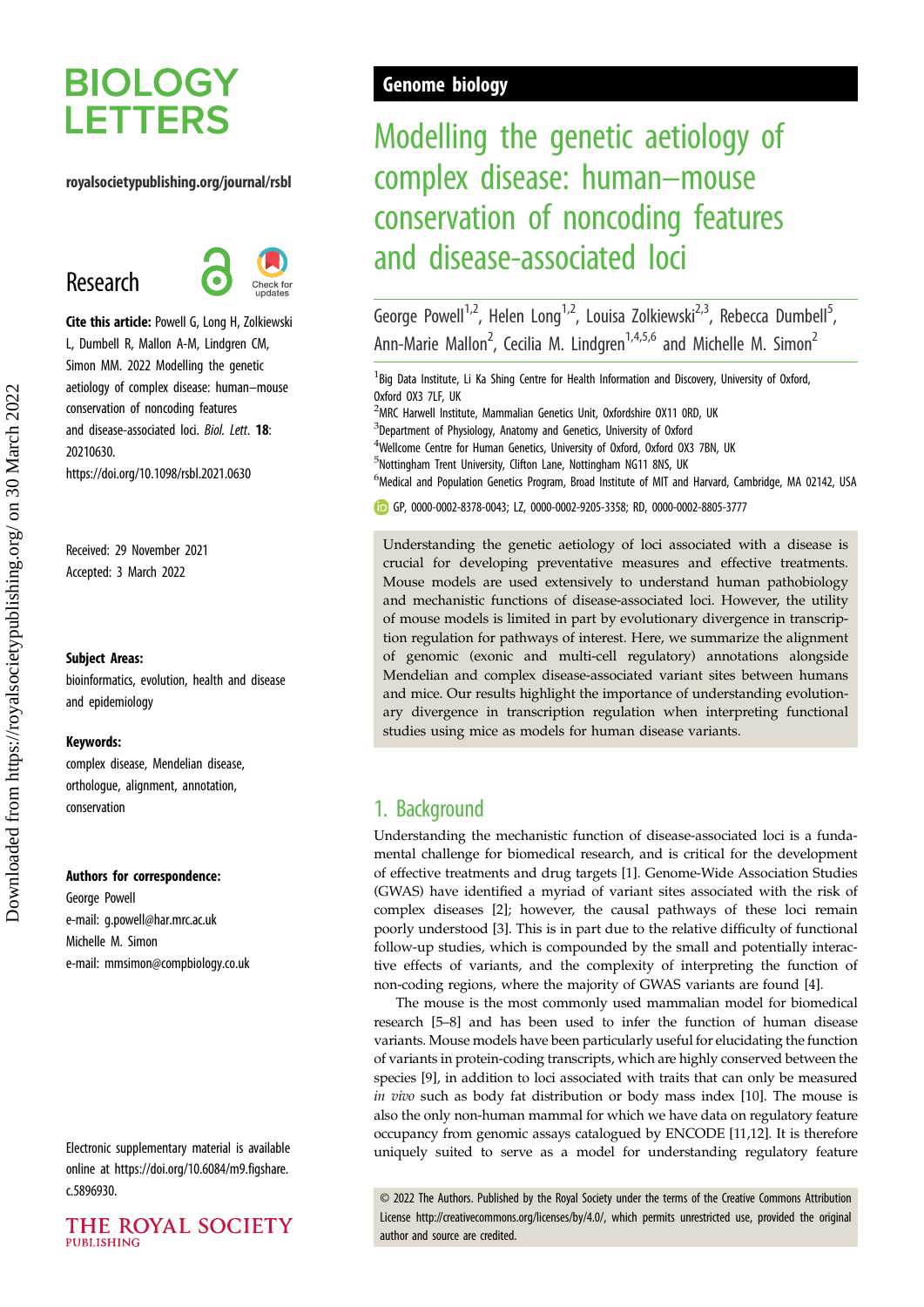2

function, with further potential for modelling human disease loci through humanization of the mouse genome using CRISPR/Cas9 technologies [[5,13,14](#page-3-0)]. Studies have mapped human GWAS variants associated with given disease phenotypes to the mouse genome and shown an enrichment in regions linked to transcription regulation [\[11,15](#page-3-0)–[17](#page-3-0)]. Studies have also, however, highlighted the substantial divergence in tissue and/or cell-specific transcription regulation between the species [\[11,12,15,18](#page-3-0)–[20](#page-4-0)], making it unclear in which instances the mouse can recapitulate mechanisms of human gene expression to sufficiently model the function of human disease-associated genetic variants [\[21](#page-4-0)].

The Ensembl Regulatory Build amalgamates datasets from various consortia, including ENCODE, to annotate predicted regulatory sequences across the human and mouse genomes [\[22](#page-4-0)]. These annotations are continually updated as more data become available and, importantly, have stable identifiers to provide a reference framework for ongoing research. It is, however, currently unreported how human–mouse alignment compares across the spectrum of annotation categories. Furthermore, it remains unclear how Mendelian and complex disease-associated variant site alignment varies between different regulatory annotations. Addressing these two questions would provide a useful reference point for researchers considering mouse models for human disease-associated loci.

Here, we use genomic annotation from Ensembl to provide a genome-wide overview of sequence alignment for twelve categories of annotation (including exonic and regulatory features) between humans and mice. We assess the alignment of Mendelian and complex disease-associated variant sites between the species across these annotation categories and discuss the implications of our results for the use of mouse models to understand the mechanistic function of human disease loci.

### 2. Results and discussion

The human and mouse genomes have been annotated genomewide by the Ensembl Regulatory Build [[22\]](#page-4-0) and GENCODE [\[23](#page-4-0)], and we used these two sources to annotate all base-pair positions across the autosomes for both species (see §4 and electronic supplementary material). Species genomes that have diverged over evolutionary time can be aligned to identify orthologous loci [\[24](#page-4-0)]. Throughout this manuscript, we define human bases as aligned if they have an orthologous base in the mouse genome (i.e. if they have a corresponding genomic position in the pairwise alignment conducted by Ensembl [\[25](#page-4-0)]), independent of whether a point mutation has occurred. We summarize the overall fraction of human bases that align to the mouse genome for each annotation category (figure 1). We describe the fraction of human bases with a given annotation that align to bases with the same annotation in the mouse genome as having common annotation.

In total, 29.3% of the human autosome aligns to the mouse; however, alignment varies by genomic annotation (figure 1; electronic supplementary material, table S3). Human translated exons (95.5%), proximal intronic sequences that include splice sites (77.3%),  $3'$  and  $5'$  untranslated regions (UTRs) (67.6%) and promoters (59.4%) show a relatively higher degree of alignment to the mouse genome than other exonic and regulatory annotations, including proximal and distal enhancers (41.8% and 45.3%, respectively), miscellaneous



Figure 1. Alignment of genomic annotations between humans and mice. Bars represent the percentage of human bases that align with the mouse genome. Coloured bars represent the percentage of bases that align with a common annotation in the mouse (i.e. the same annotation in each species). Black bars represent the percentage of bases that align to a different annotation in the mouse (i.e. do not have a common annotation). The dashed blue line represents the genome-wide percentage of human bases that align with the mouse genome. The genomic coverage for each human annotation is labelled in brackets on the Y-axis. The sum of coverage is greater than 100% due to the overlap of annotations (electronic supplementary material, table S2). Human protein-coding sequences show the greatest alignment to the mouse genome (95.5%). The fraction of human annotation that aligns to the same annotation in mice is highest for protein-coding sequences (88.2%), proximal intronic sequences (56.0%), untranslated regions (UTRs; 40.8%) and promoters (38.5%), and lowest for distal enhancers (3.1%), topologically associated domain (TAD) boundaries (4.8%) and miscellaneous (2.6%). CTCF, CCCTC‐binding factor, which is encoded by the CTCF gene; CDS, coding DNA sequence.

sequences (39.2%), CCCTC-binding factor (CTCF) binding sites (41.4%) and topologically associated domain (TAD) boundaries (32.4%). The fraction of bases that align to the mouse and have common annotation in both species provides a coarse measure of feature conservation. The fraction of common annotation varies by annotation category and is greatest for translated exonic sequences (88.2%), followed by proximal intronic regions (56.0%), UTRs (40.8%), and promoters (38.5%) (figure 1; electronic supplementary material, table S3). By contrast, the fraction of common annotation is lower for proximal and distal enhancers (9.2% and 3.1% respectively) (figure 1; electronic supplementary material, table S3). This is consistent with previous research highlighting the rapid rate of enhancer turnover relative to promoters across mammalian species [\[7,](#page-3-0)[26](#page-4-0)–[29](#page-4-0)]. However, because enhancers can act as tissue-specific cis-regulatory elements [[30\]](#page-4-0), and the human and mouse regulatory builds are constructed using different amalgamations of tissue sources [[22\]](#page-4-0), some enhancer annotation and alignment may not have been captured by the multicell annotation model. We assessed the alignment of tissue-specific enhancers by comparing the alignment of enhancers active in adult heart, liver and spleen samples between the species (electronic supplementary material, table S4). Tissue-specific enhancers have a comparable alignment (ranging from 42.2% to 51.0% for proximal enhancers and 43.5% to 60.2% for distal enhancers) to the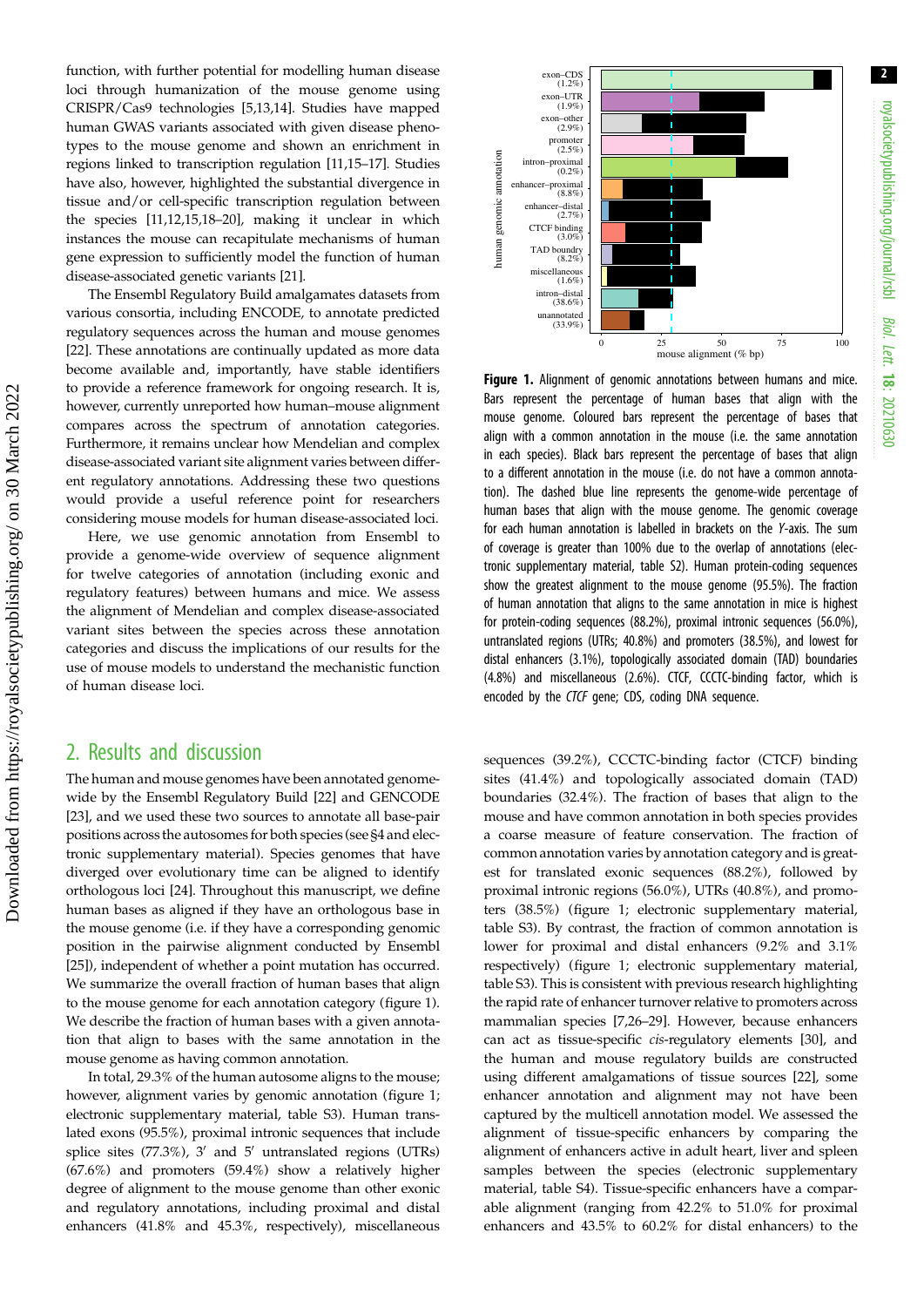

Figure 2. Alignment of human SNV sites associated with complex disease (GWAS Catalog) and Mendelian disease (ClinVar) between humans and mice. Bars represent the percentage of human variant sites that align with the mouse genome. Coloured bars represent the percentage of variant sites that aign with a common annotation in the mouse (i.e. the same annotation in each species). Black bars represent the percentage of variant sites that align with a different annotation in the mouse (i.e. do not have a common annotation). The dashed blue line represents the total percentage of variant sites that align with the mouse genome. Variant sites associated with human Mendelian disease are more conserved between the species than variant sites associated with human complex disease. However, annotation of non-exonic regulatory features (excluding the promoter) is poorly conserved, suggesting functional divergence between the species.

multicell model but were less conserved (ranging from 1.6% to 5.1% for proximal enhancers and 0.4% to 2.7% for distal enhancers).

It is important to determine the similarities and differences in regulatory architecture between humans and mice when considering using a mouse model to infer the mechanistic function of human disease-associated variants [\[21](#page-4-0)]. We assessed the alignment of human variant sites predicted to cause Mendelian disease and human variant sites associated with complex disease with the mouse genome by considering two datasets: single nucleotide variant (SNV) sites predicted to cause Mendelian disease from ClinVar [\[31](#page-4-0)] ( $n = 42039$ ) and SNV sites associated with complex disease from the GWAS Catalog [[32\]](#page-4-0)  $(n = 27794)$ . As expected, both Mendelian and complex disease-associated variant sites in translated human sequences (Exoncoding DNA sequence (CDS)) have a high degree of alignment to the mouse genome (99.3% and 95.8%, respectively) (figure 2; electronic supplementary material, table S5). Across non-protein-coding sequences (i.e. loci not classified as ExonCDS, hereafter referred to as non-coding), 98.4% of pathogenic variant sites predicted to follow Mendelian inheritance patterns have an orthologous position in the mouse genome (figure 2; electronic supplementary material, table S5). This is significantly more than the genome-wide average of 28.8% for non-coding loci ( $z = 139.5$ ,  $p < 1.0 \times 10^{-300}$ ) and indicates that these sites have had a higher probability of being constrained by local purifying selection, potentially as a result of functional importance, since the species' divergence. There is, however, variation in the fraction of SNV sites that align to the same annotation in mouse between regulatory elements. 70.8% of Mendelian pathogenic SNV sites in human promoter sequences align to mouse promoter sequences. In comparison, only 12.2% of Mendelian pathogenic SNV sites in human proximal enhancers and 6.5% in human distal enhancers align to loci with the same annotation in mice (figure 2; electronic supplementary material, table S5). This difference suggests that while these loci may have had a higher probability of preservation due to local purifying selection in both lineages, the active regulatory elements and functional pathways at these variant sites have diverged. It must be noted, however, that some similarities may be missed due to regulatory feature specificity and differences in the tissue amalgamations used to annotate regulatory features.

A significantly smaller fraction of non-coding variant sites associated with complex disease aligns with the mouse genome than non-coding variant sites predicted to follow Mendelian inheritance patterns (36.4% compared with 98.4%,  $z =$ 97.7,  $p < 1.0 \times 10^{-300}$ ) (figure 2; electronic supplementary material, tables S5 and S6). One explanation for this may be the small effect size of variant sites associated with complex disease having limited fitness effects [\[33](#page-4-0)]. Distal introns and unannotated regions contain the majority (62.0%) of variant sites associated with complex disease, making their effect on transcription regulation difficult to infer. However, a significantly greater fraction of variant sites associated with complex disease in these regions aligns with the mouse genome than the total fraction of bases with these annotations: 34.3% compared with 29.6% (z = 10.7,  $p = 9.10 \times 10^{-27}$ ) for distal introns and 25.8% compared with 17.9% ( $z = 16.5$ ,  $p < 4.90 \times 10^{-61}$ ) for unannotated (electronic supplementary material, table S8). This suggests that the functional role of loci within regions annotated as 'intron–distal' and 'unannotated' has not been captured by the annotation model and may discourage the production of mouse models for these variants.

### 3. Conclusion

By comparing the mouse and human genomes, we found that 95.5% of human protein-coding sequence and 28.5% of human non-coding (untranslated) sequence aligns with the mouse genome. Furthermore, 98.4% of human non-coding variant sites associated with Mendelian disease align to the mouse genome, compared with 36.4% of non-coding variant sites associated with complex disease. The degree of overall divergence in the regulatory landscape between humans and mice highlights the importance of understanding the

3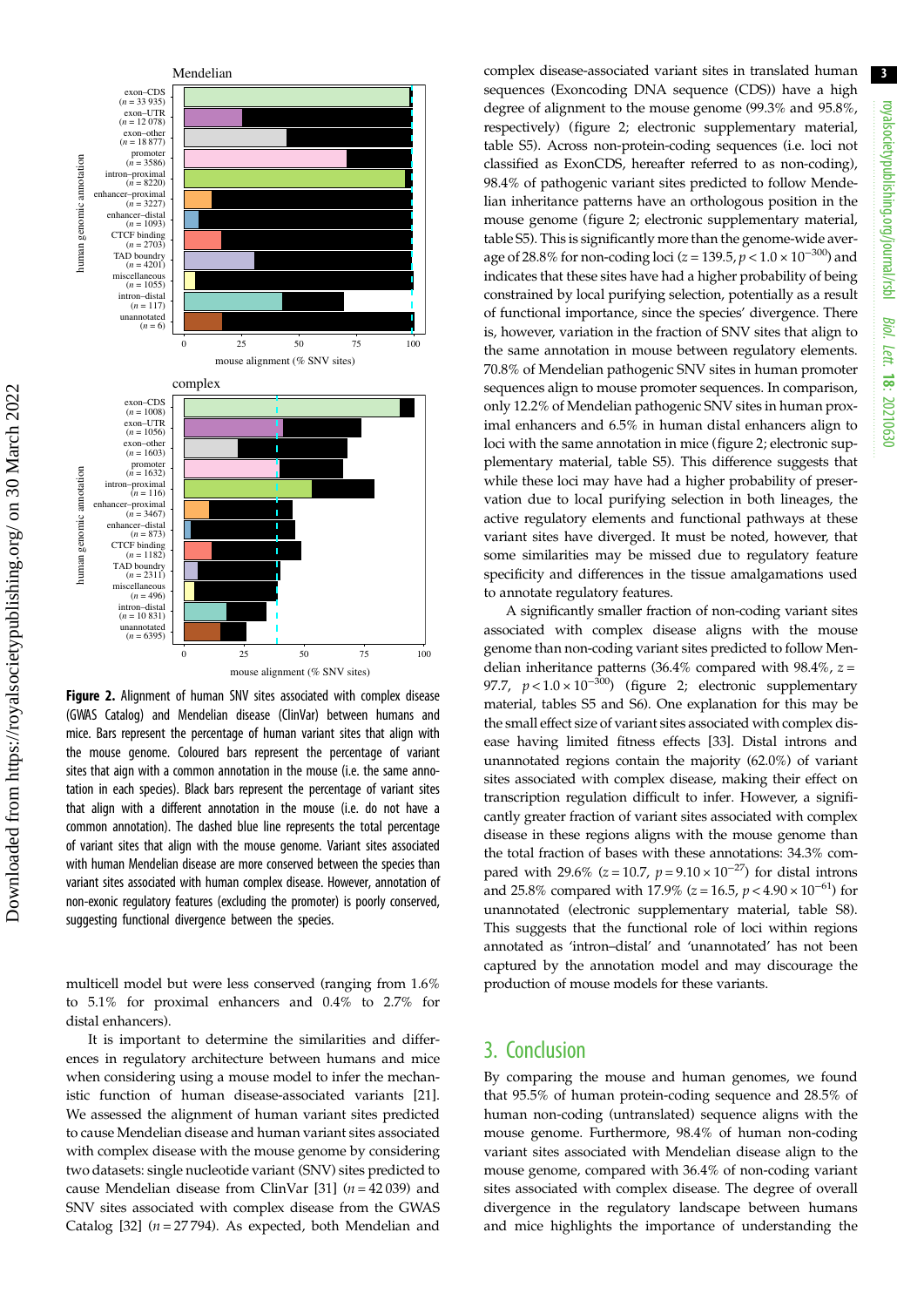<span id="page-3-0"></span>differences between functional pathways of interest when using mouse models to infer human disease mechanisms.

## 4. Methods

Regional genomic annotations for human and mouse autosomes are defined by the Ensembl Multicell Regulatory Build [\[22\]](#page-4-0) and GENCODE [\[23\]](#page-4-0) from Ensembl (v.101) [[34](#page-4-0)]. Exonic genomic regions were categorized by their GENCODE annotations as: 'exon-CDS' for translated nucleotides in protein-coding exons; 'exon-UTR' for  $5'$  untranslated region (UTR) or  $3'$  UTR nucleotides in protein-coding exons; 'exon-other' for nucleotides in non-protein-coding exons (notably ncRNAs and lncRNAs). Regulatory regions were categorized by their Ensembl Regulatory Build annotations as: 'promoter', 'enhancer-proximal', 'enhancer-distal', 'CTCF binding site' or 'miscellaneous' for nucleotides categorized as unannotated transcription factor binding site or unannotated open chromatin. Intronic nucleotides in either protein-coding or non-protein-coding genes were inferred from exon coordinates as annotated in GENCODE, and categorized as either: 'Intron-proximal' if they are located within 10 bp of a splice-site position, or 'Intron-distal' if they are located more than 10 bp from a splice-site position and do not have any other annotation. TADs were called using the Arrowhead algorithm [\[35\]](#page-4-0) (detail provided in the electronic supplementary information) and TAD boundaries were defined as ±25 kb from the start and end of each called TAD. All remaining nucleotides not annotated in GENCODE, the Ensembl Regulatory Build or as intronic are categorized as 'Unannotated'. A summary of the genomic coverage for each annotation is provided in electronic supplementary material, table S1. Annotation overlap is summarized in electronic supplementary material, figure S1 and table S2. Human–mouse pairwise alignment was conducted by Ensembl (v. 101) using LastZ [[24,25\]](#page-4-0). Human single nucleotide variant (SNV) sites associated with Mendelian disease were downloaded from ClinVar [[31](#page-4-0)]. We considered all SNV sites with clinical significance labelled as either 'Pathogenic' or 'Likely pathogenic', and a review status labelled as either 'criteria provided, multiple submitters, no conflicts', 'criteria provided, single submitter', or 'reviewed by expert panel'  $(n = 42039)$ . Human SNV sites associated with complex disease were obtained from the GWAS Catalog [[32](#page-4-0)] and have a phenotype that is ontologically classified as either disease, disorder or cancer, and a  $p$ -value <  $10^{-8}$  (*n* = 27 794). We tested differences in proportions using two-proportion z-tests (more information provided in the electronic supplementary material). All analysis and figure plotting were conducted in R v. 3.4.2 [[36\]](#page-4-0). Detailed methodology is provided in the electronic supplementary material.

Ethics. Our research has not required ethical approval or permits.

Data accessibility. The datasets supporting this article are publicly available and are described in the manuscript and/or electronic supplementary material. Data and custom scripts for analysis and figure generation can be found at: [https://datadryad.org/](https://datadryad.org/stash/share/Odj-AMmF9W4irVVNJnPJ08nBsCoB6DEXKisohJ39XBc) [stash/share/Odj-AMmF9W4irVVNJnPJ08nBsCoB6DEXKisohJ39XBc.](https://datadryad.org/stash/share/Odj-AMmF9W4irVVNJnPJ08nBsCoB6DEXKisohJ39XBc) [https://doi.org/10.5061/dryad.8pk0p2nq5.](https://doi.org/10.5061/dryad.8pk0p2nq5)

Authors' contributions. G.P.: Data curation, formal analysis, methodology, visualization, writing—original draft, writing—review and editing; H.L.: Data curation, formal analysis, methodology, writing—review and editing; L.Z.: Methodology, writing—review and editing; R.D.: Methodology, writing—review and editing; A.-M.M.: Supervision, writing review and editing; C.M.L.: Supervision, writing—review and editing; M.M.S.: Conceptualization, supervision, writing—review and editing.

All authors gave final approval for publication and agreed to be held accountable for the work performed therein.

Competing interests. We declare we have no competing interests. Funding. Research reported in this publication was supported by the Medical Research Council (MC\_U142684171 and MC\_U142661184).

## **References**

- 1. Zuberi A, Lutz C. 2016 Mouse models for drug discovery. Can new tools and technology improve translational power? ILAR J. 57, 178–185. [\(doi:10.](http://dx.doi.org/10.1093/ilar/ilw021) [1093/ilar/ilw021\)](http://dx.doi.org/10.1093/ilar/ilw021)
- 2. Edwards SL, Beesley J, French JD, Dunning AM. 2013 Beyond GWASs: illuminating the dark road from association to function. Am. J. Hum. Genet. 93, 779–797. [\(doi:10.1016/j.ajhg.2013.](http://dx.doi.org/10.1016/j.ajhg.2013.10.012) [10.012\)](http://dx.doi.org/10.1016/j.ajhg.2013.10.012)
- Gallagher MD, Chen-Plotkin AS. 2018 The Post-GWAS Era: from association to function. Am. J. Hum. Genet. 102, 717–730. ([doi:10.1016/j.ajhg.2018.04.](http://dx.doi.org/10.1016/j.ajhg.2018.04.002) [002](http://dx.doi.org/10.1016/j.ajhg.2018.04.002))
- Cannon ME, Mohlke KL. 2018 Deciphering the emerging complexities of molecular mechanisms at GWAS loci. Am. J. Hum. Genet. 103, 637–653. [\(doi:10.1016/j.ajhg.2018.10.001\)](http://dx.doi.org/10.1016/j.ajhg.2018.10.001)
- 5. Peters LL, Robledo RF, Bult CJ, Churchill GA, Paigen BJ, Svenson KL. 2007 The mouse as a model for human biology: a resource guide for complex trait analysis. Nat. Rev. Genet. 8, 58–69. ([doi:10.1038/](http://dx.doi.org/10.1038/nrg2025) [nrg2025\)](http://dx.doi.org/10.1038/nrg2025)
- 6. Eppig JT, Blake JA, Bult CJ, Kadin JA, Richardson JE. 2015 The Mouse Genome Database (MGD): facilitating mouse as a model for human biology and disease. Nucleic Acids Res. 43, D726–D736. [\(doi:10.1093/nar/gku967\)](http://dx.doi.org/10.1093/nar/gku967)
- 7. Shen Y et al. 2012 A map of the cisregulatory sequences in the mouse genome. Nature 488, 116–120. [\(doi:10.1038/](https://doi.org/10.1038/nature11243) [nature11243](https://doi.org/10.1038/nature11243))
- 8. Vierstra J et al. 2014 Mouse regulatory DNA landscapes reveal global principles of cisregulatory evolution. Science 346, 1007–1012. [\(doi:10.1126/science.1246426](http://dx.doi.org/10.1126/science.1246426))
- 9. Mouse Genome Sequencing Consortium et al. 2002 Initial sequencing and comparative analysis of the mouse genome. Nature 420, 520–562. ([doi:10.](http://dx.doi.org/10.1038/nature01262) [1038/nature01262](http://dx.doi.org/10.1038/nature01262))
- 10. Smemo S et al. 2014 Obesity-associated variants within FTO form long-range functional connections with IRX3. Nature 507, 371–375. ([doi:10.1038/](https://doi.org/10.1038/nature13138) [nature13138](https://doi.org/10.1038/nature13138))
- 11. Yue F et al. 2014 A comparative encyclopedia of DNA elements in the mouse genome. Nature 515, 355–364. ([doi:10.1038/nature13992\)](http://dx.doi.org/10.1038/nature13992)
- 12. ENCODE Project Consortium et al. 2020 Expanded encyclopaedias of DNA elements in the human and mouse genomes. Nature 583, 699–710. [\(doi:10.](http://dx.doi.org/10.1038/s41586-020-2493-4) [1038/s41586-020-2493-4\)](http://dx.doi.org/10.1038/s41586-020-2493-4)
- 13. Zhu F, Nair RR, Fisher EMC, Cunningham TJ. 2019 Humanising the mouse genome piece by piece. Nat. Commun. 10, 1845. ([doi:10.1038/s41467-019-](http://dx.doi.org/10.1038/s41467-019-09716-7) [09716-7\)](http://dx.doi.org/10.1038/s41467-019-09716-7)
- 14. Devoy A, Bunton-Stasyshyn RKA, Tybulewicz VLJ, Smith AJH, Fisher EMC. 2011 Genomically humanized mice: technologies and promises. Nat. Rev. Genet. 13, 14–20. [\(doi:10.1038/nrg3116](http://dx.doi.org/10.1038/nrg3116))
- 15. Cheng Y et al. 2014 Principles of regulatory information conservation between mouse and human. Nature 515, 371–375. [\(doi:10.1038/](http://dx.doi.org/10.1038/nature13985) [nature13985](http://dx.doi.org/10.1038/nature13985))
- 16. Cusanovich DA et al. 2018 A single-cell atlas of in vivo mammalian chromatin accessibility. Cell 174, 1309–1324. [\(doi:10.1016/j.cell.2018.06.052\)](https://doi.org/10.1016/j.cell.2018.06.052)
- 17. Hook PW, McCallion AS. 2020 Leveraging mouse chromatin data for heritability enrichment informs common disease architecture and reveals cortical layer contributions to schizophrenia. Genome Res. 30, 528–539. ([doi:10.1101/gr.256578.119\)](http://dx.doi.org/10.1101/gr.256578.119)
- 18. Monaco G, van Dam S, Casal Novo Ribeiro JL, Larbi A, de Magalhães JP. 2015 A comparison of human and mouse gene co-expression networks reveals conservation and divergence at the tissue, pathway and disease levels. BMC Evol. Biol 15, 259. [\(doi:10.](http://dx.doi.org/10.1186/s12862-015-0534-7) [1186/s12862-015-0534-7](http://dx.doi.org/10.1186/s12862-015-0534-7))
- 19. Denas O, Sandstrom R, Cheng Y, Beal K, Herrero J, Hardison RC, Taylor J. 2015 Genome-wide comparative analysis reveals human-mouse regulatory landscape and evolution. BMC Genomics 16, 87. ([doi:10.1186/s12864-015-1245-6\)](http://dx.doi.org/10.1186/s12864-015-1245-6)